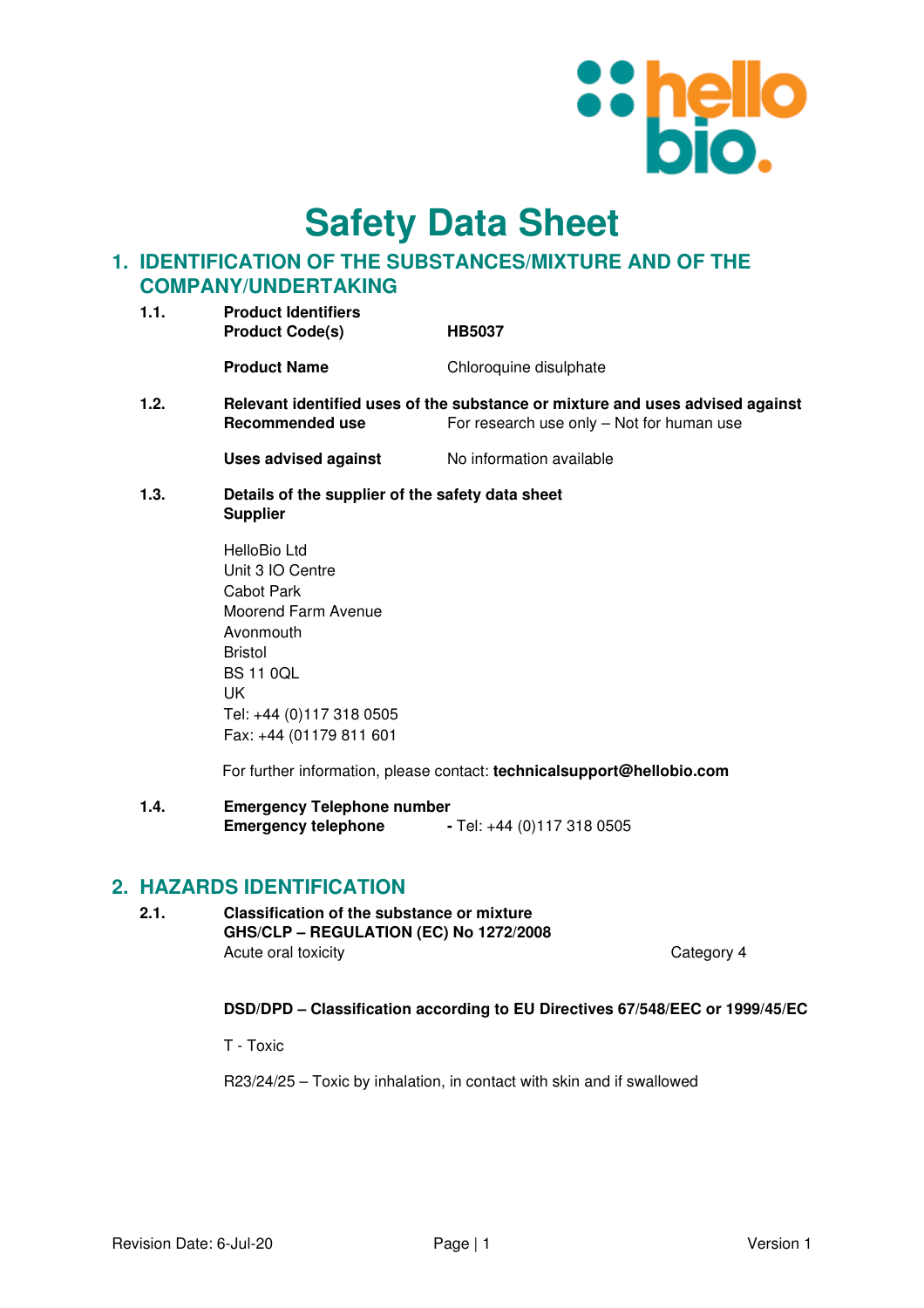**2.2. Label Elements** 



**Signal Word**  Warning

# **Hazard Statements**

H301 – Harmful if swallowed

### **Precautionary Statements**

P301 + P312 - IF SWALLOWED: Immediately call POISON CENTER or doctor/ physician if you feel unwell

P264 – Wash face, hands and any exposed skin thoroughly after handling

P270 - Do not eat, drink or smoke when using this product

P330 - Rinse mouth

P501 - Dispose of contents/ container to an approved waste disposal pant

#### **Other hazards**

Caution – substance not yet completely tested

# **3. COMPOSITION/INFORMATION ON INGREDIENTS**

| 3.1. | <b>Substances</b>    |                              |                          |
|------|----------------------|------------------------------|--------------------------|
|      | <b>Product Name:</b> | Chloroquine diphosphate      |                          |
|      | Synonyms:            |                              |                          |
|      | Formula:             | $C_{18}H_{26}CIN_3.2H_3PO_4$ | Molecular Weight: 515.87 |
|      | <b>CAS Number</b>    | $50 - 63 - 5$                |                          |

# **4. FIRST AID MEASURES**

| 4.1. | <b>Description of first aid measures</b><br><b>General advice</b> | If symptoms persist, call a physician.                                                                                                                                                   |  |
|------|-------------------------------------------------------------------|------------------------------------------------------------------------------------------------------------------------------------------------------------------------------------------|--|
|      | Eye contact                                                       | Immediately flush with plenty of water. After initial<br>flushing, remove any contact lenses and continue<br>flushing for at least 15 minutes. If symptoms persist,<br>call a physician. |  |
|      | <b>Skin Contact</b>                                               | Wash off immediately with soap and plenty of water<br>while removing all contaminated clothes and shoes.<br>If symptoms persist, call a physician.                                       |  |
|      | Ingestion                                                         | Rinse mouth. If symptoms persist, call a physician                                                                                                                                       |  |
|      | <b>Inhalation</b>                                                 | Move to fresh air. If symptoms persist, call a<br>physician.                                                                                                                             |  |

# **4.2. Most important symptoms and effects, both acute and delayed**  To the best of our knowledge, the chemical, physical and toxicological properties have not been thoroughly investigated.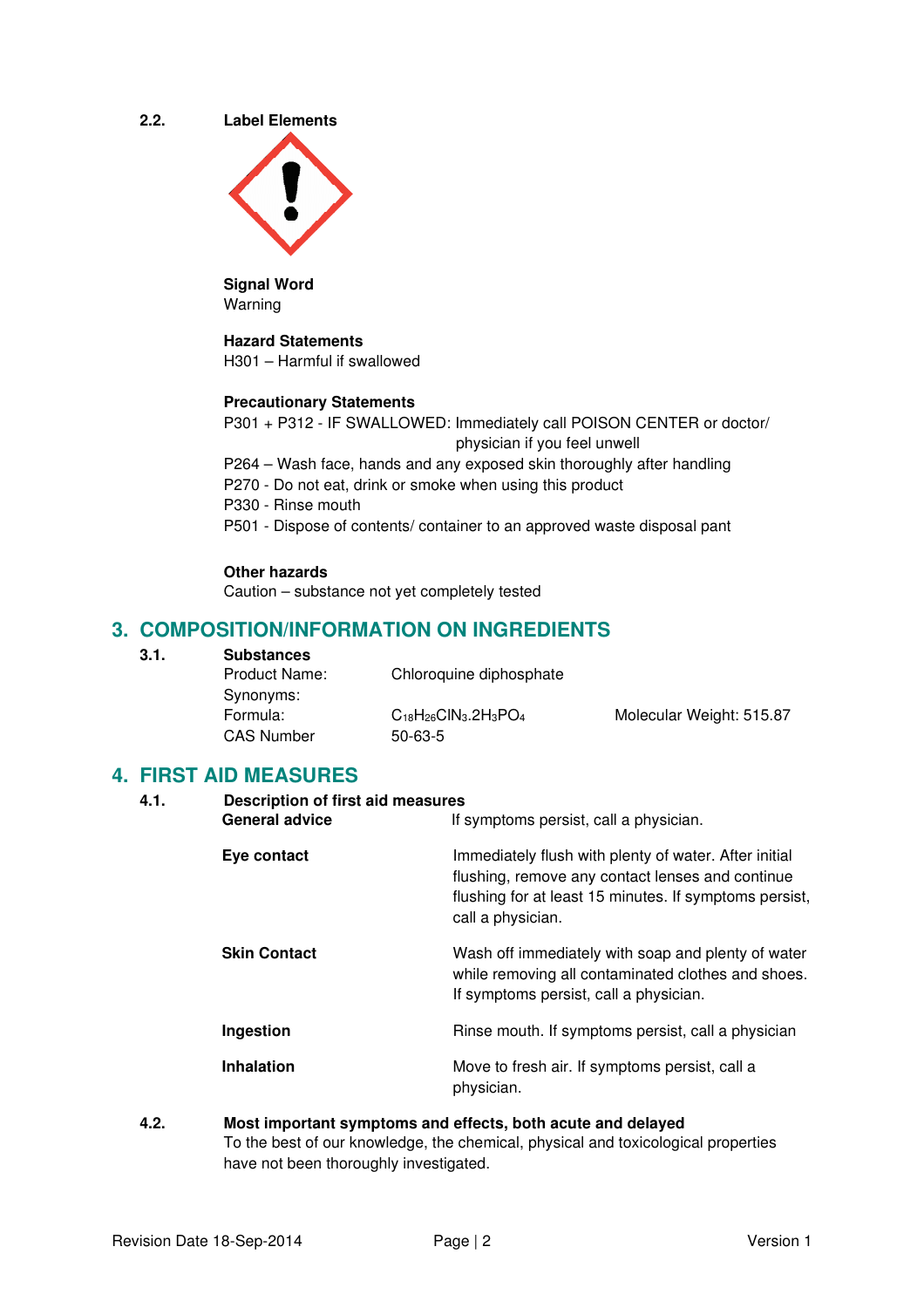**4.3. Indication of immediate medical attention and special treatment needed**  Show this safety data sheet to the doctor in attendance. Immediate medical attention is required.

# **5. FIRE-FIGHTING MEASURES**

# **5.1. Extinguishing media**

#### **Suitable extinguishing media**

Use water spray, alcohol-resistant foam, dry chemical or carbon dioxide

**5.2. Special hazards arising from the substance or mixture**  In combustion, may emit toxic fumes.

### **5.3. Precautions for fire-fighters**

Wear suitable protective clothing to prevent contact with skin and eyes and selfcontained breathing apparatus.

# **6. ACCIDENTAL RELEASE MEASURES**

**6.1. Personal precautions, protective equipment and emergency procedures**  Do not take action without suitable protective clothing – see section 8 of SDS. Evacuate personnel to safe areas. Ensure adequate ventilation. Avoid breathing vapours, mist, dust or gas.

### **6.2. Environmental precautions**

Do not let product enter drains.

### **6.3. Methods and materials for containment and cleaning up**

Cover spillage with suitable absorbent material. Using non-spark tools, sweep up material and place in an appropriate container. Decontaminate spill site with 10% caustic solution and ventilate area until disposal is complete. Hold all material for appropriate disposal as described under section 13 of SDS.

### **6.4. Reference to other sections**

For required PPE see section 8. For disposal see section 13.

# **7. HANDLING AND STORAGE**

# **7.1. Precautions for safe handling**

Use in a chemical fume hood, with air supplied by an independent system. Avoid inhalation, contact with eyes, skin and clothing. Avoid the formation of dust and aerosols. Use in a well-ventilated area. Keep away from sources of ignition. Avoid prolonged or repeated exposure.

#### **7.2. Conditions for safe storage, including any incompatibilities.**  Store in cool, well-ventilated area. Keep away from direct sunlight. Keep container tightly sealed until ready for use. Recommended storage temperature: Store at -20°C

# **7.3. Specific end uses**  Use in a laboratory fume hood where possible. Refer to employer's COSHH risk assessment.

# **8. EXPOSURE CONTROLS/PERSONAL PROTECTION**

### **8.1. Control parameters**

### **Components with workplace control parameters**

Contains no substances with occupational exposure limit values.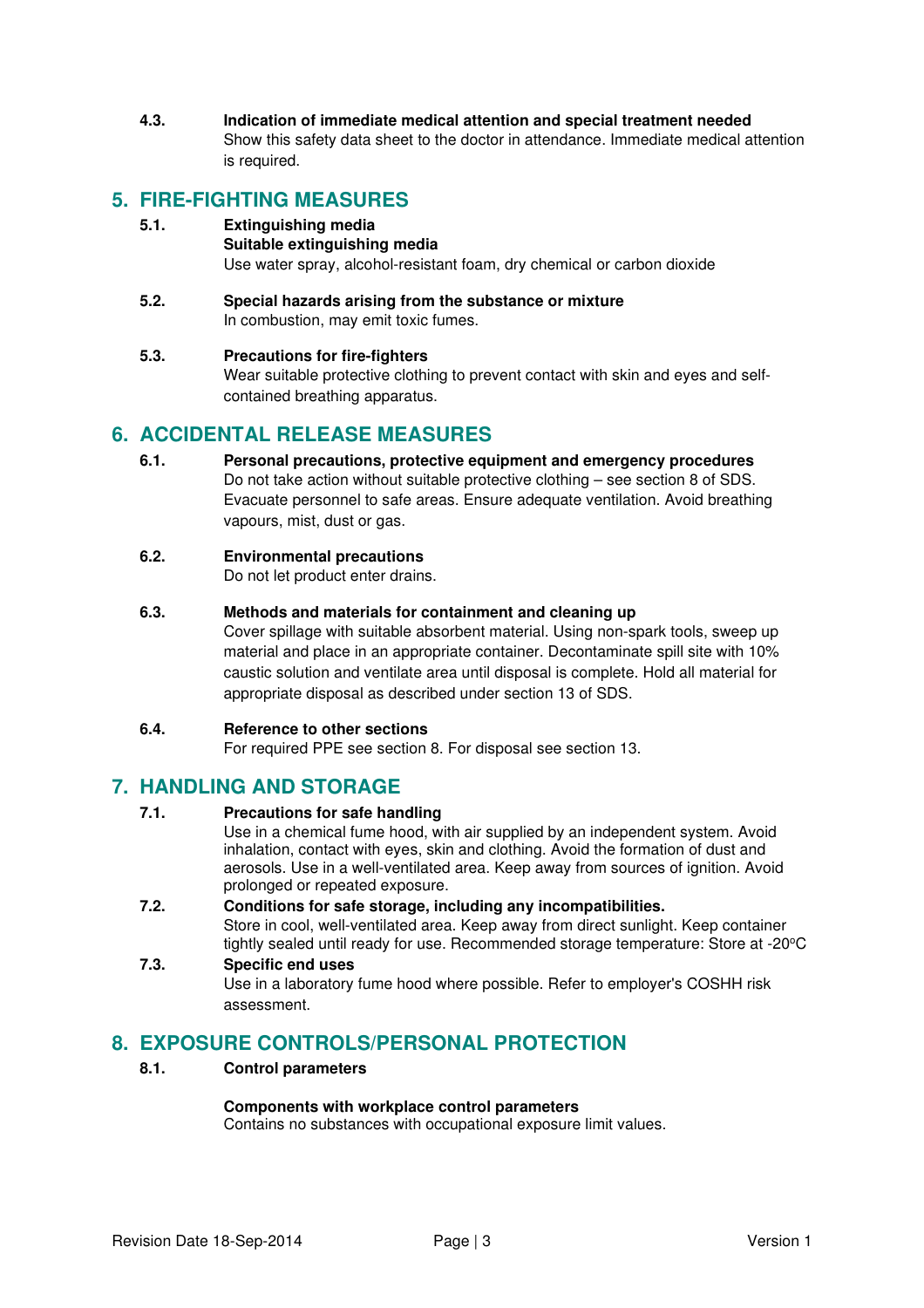### **8.2. Exposure controls**

#### **Appropriate engineering controls**

Use in a fume hood where applicable. Ensure all engineering measures described under section 7 of SDS are in place. Ensure laboratory is equipped with a safety shower and eye wash station.

#### **Personal protective equipment**

#### **Eye/face protection**

Use appropriate safety glasses.

#### **Skin protection**

Use appropriate chemical resistant gloves (minimum requirement use standard BS EN 374:2003). Gloves should be inspected before use. Wash and dry hands thoroughly after handling.

#### **Body protection**

Wear appropriate protective clothing.

#### **Respiratory protection**

If risk assessment indicates necessary, use a suitable respirator.

# **9. PHYSICAL AND CHEMICAL PROPERTIES**

# **9.1. Information on basic physical and chemical properties**

| Appearance                                      | White solid       | Vapour pressure              | No data available |
|-------------------------------------------------|-------------------|------------------------------|-------------------|
| Odour                                           | No data available | Vapour density               | No data available |
| Odour threshold                                 | No data available | Relative density             | No data available |
| рH                                              | No data available | Solubility(ies)              | Water             |
| Melting/freezing point                          | No data available | Partition coefficient        | No data available |
| Boiling point/range                             | No data available | Auto-ignition<br>temperature | No data available |
| <b>Flash Point</b>                              | No data available | Decomposition<br>temperature | No data available |
| Evaporation rate                                | No data available | Viscosity                    | No data available |
| Flammability (solid, gas)                       | No data available | <b>Explosive properties</b>  | No data available |
| Upper/lower flammability or<br>explosive limits | No data available | Oxidising properties         | No data available |

#### **9.2. Other safety information**  No data available

# **10. STABILITY AND REACTIVITY**

### **10.1. Reactivity**

Stable under recommended transport or storage conditions.

#### **10.2. Chemical Stability**

Stable under recommended storage conditions.

# **10.3. Possibility of hazardous reactions**

Hazardous reactions will not occur under normal transport or storage conditions.

**10.4. Conditions to avoid** 

Heat, moisture

# **10.5. Incompatible materials**

Strong acids/alkalis, strong oxidising/reducing agents.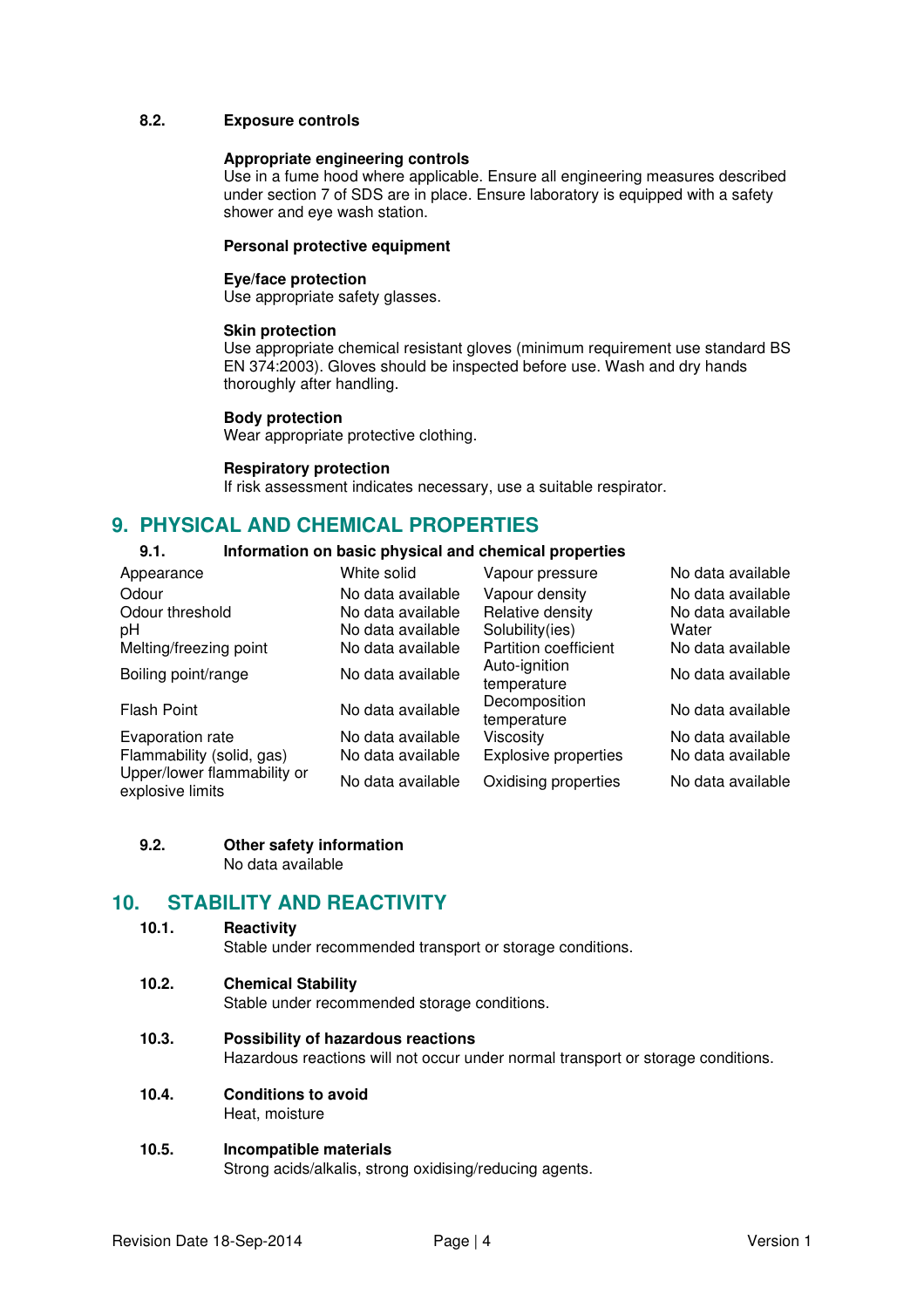#### **10.6. Hazardous decomposition products**

Carbon monoxide (CO), Carbon dioxide (CO2), Nitrogen oxides (NOx), Phosphorous oxides, hydrogen chlorde.

# **11. TOXICOLOGICAL INFORMATION**

### **11.1. Information on toxicological effects**

| <b>Acute Toxicity</b>        |                          |
|------------------------------|--------------------------|
| <b>Inhalation</b>            | No Information available |
| Eye contact                  | No Information available |
| <b>Skin contact</b>          | No Information available |
| Ingestion                    | No Information available |
| <b>Chronic toxicity</b>      |                          |
| <b>Corrosivity</b>           | No Information available |
| <b>Sensitization</b>         | No Information available |
| <b>Neurological effects</b>  | No Information available |
| <b>Reproductive toxicity</b> | No Information available |
| <b>Mutagenic effects</b>     | No Information available |
| <b>Target Organ Effects</b>  | No Information available |

# **12. ECOLOGICAL INFORMATION**

### **12.1. Toxicity**

# **Ecotoxicity effects**

As supplied, the preparation is not expected to present significant adverse environmental effects

# **12.2. Persistence and degradability**  No Information available

#### **12.3. Bioaccumalative potential**  No Information available

- **12.4. Mobility in soil**  No Information available
- **12.5. Results of PBT and vPvB assessment**  No Information available
- **12.6. Other adverse effects**  No Information available

# **13. DISPOSAL CONSIDERATIONS**

# **13.1. Waste treatment methods Waste from residues/unused products**  Dispose of in accordance with local regulations

# **Contaminated packaging**